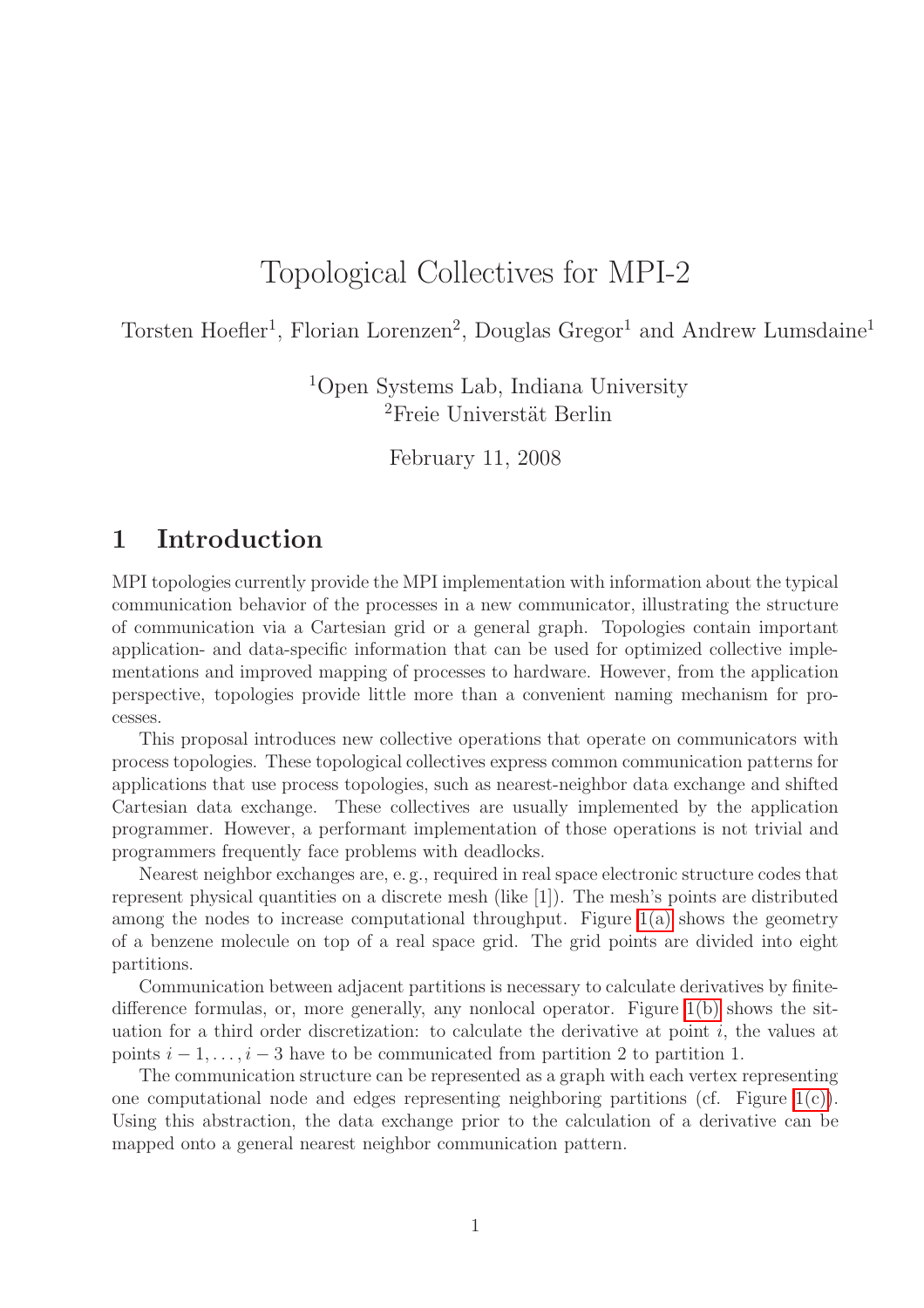<span id="page-1-0"></span>



(a) The benzene ring distributed on eight nodes.

<span id="page-1-1"></span>(b) A third order stencil leaking into a neighboring partition.



<span id="page-1-2"></span>(c) The communication pattern for the benzene ring.

Figure 1: Process topologies in real space electronic structure codes.

All proposed collective operations have been implemented in LibNBC [3] (as non-blocking operations, but they can easily be used in a blocking way). An experimental version of the software package Octopus [1] uses those operations and shows good results.

### 2 Proposed Extensions

#### 2.1 Nearest Neighbor Communication

We propose to add a new collective function named **MPI\_NEIGHBOR\_XCHG** that performs nearest-neighbor communication on all processes in a communicator with a topology. Each process transmits data to and receives data from each of its neighbors.

int MPI\_Neighbor\_xchg(void \*sendbuf, int sendcount, MPI\_Datatype sendtype, void ∗recvbuf, int recvcount, MPI Datatype recvtype, MPI Comm comm)

MPI\_NEIGHBOR\_XCHG(SENDBUF, SENDCOUNT, SENDTYPE, RECVBUF, RECVCOUNT, RECVTYPE, COMM, IERROR) <type> SENDBUF(∗), RECVBUF(∗) INTEGER SENDCOUNT, SENDTYPE, RECVCOUNT, RECVTYPE, COMM, IERROR

void Topocomm::Neighbor xchg(const void∗ sendbuf, int sendcount, const Datatype& sendtype, void∗ recvbuf, int recvcount, const Datatype& recvtype) const

IN sendbuf starting address of send buffer IN sendcount number of elements sent to each neighbor IN sendtype data type of the send buffer elements OUT recvbuf address of receive buffer IN recvcount number of elements received from any neighbor IN recvtype data type of receive buffer elements IN comm communicator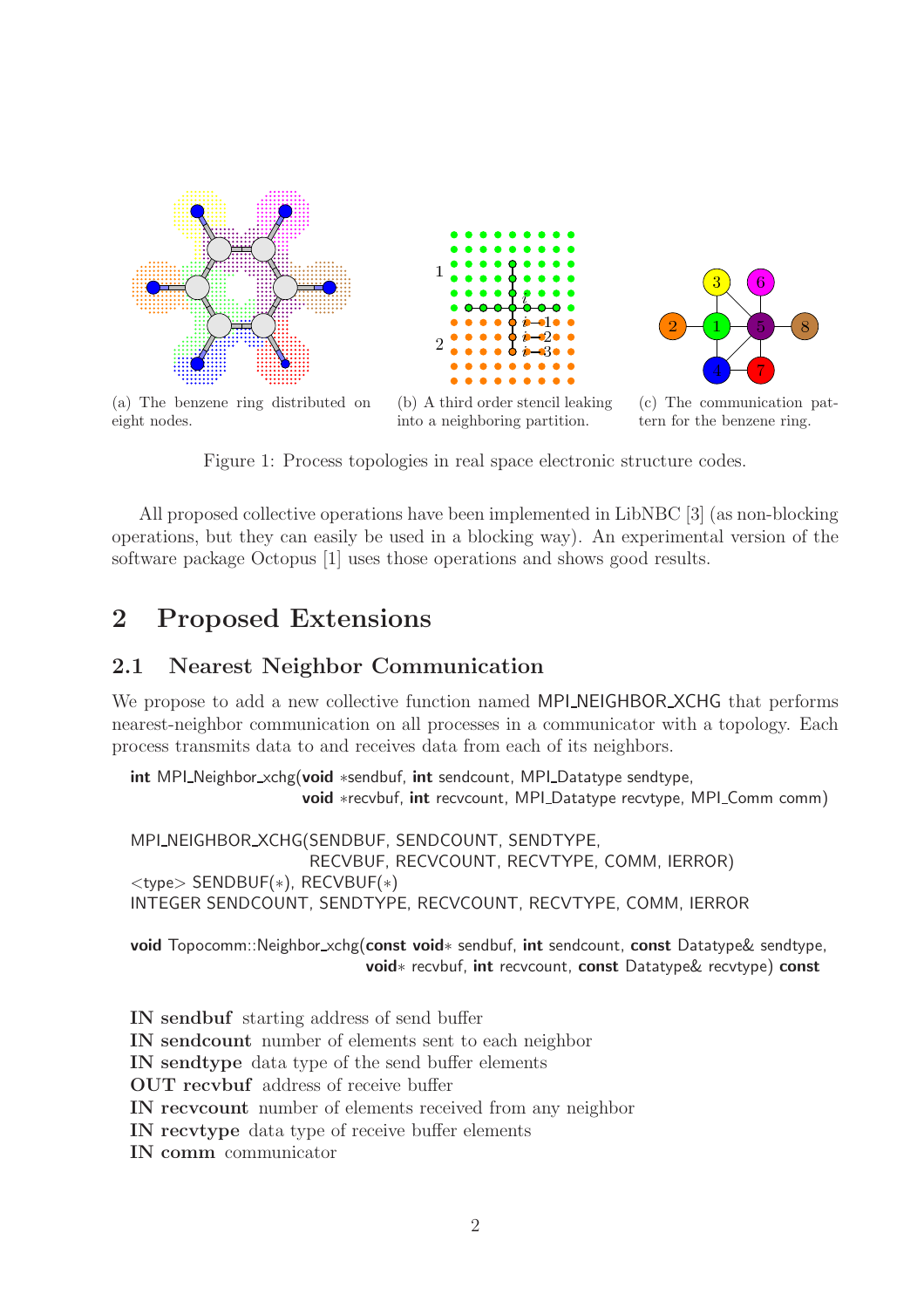The neighbors of a process in the communicator can be determined by MPI COMM NEIGHBORS. As part of this collective, each process sends data to and receives information from each of its neighbors. The type signature associated with sendcount, sendtype at a process must be equal to the type signature associated with recvcount, recvtype at any other process. This implies that the amount of data sent must be equal to the amount of data received, pairwise between every pair of neighboring processes. As usual, however, the type maps may be different.

The outcome is as if each process executed a send to each of its neighbors with a call to,

MPI\_Send(sendbuf + i\*sendcount\*extent(sendtype), sendcount, sendtype, neighbor[i], ...),

and a receive from every neighbor with a call to,

MPI Recv(recvbuf + i\*recvcount\*extent(recvtype), recvcount, recvtype, neighbor[i], ...).

All arguments on all processes are significant. The argument comm must have identical values on all processes. If provided with a communicator that does not have a topology, returns MPI\_ERR\_TOPOLOGY.

int MPI\_Neighbor\_xchgv(void∗ sendbuf, int ∗sendcounts, int ∗sdispls, MPI\_Datatype sendtype, void∗ recvbuf, int ∗recvcounts, int ∗rdispls, MPI Datatype recvtype, MPI\_Comm comm)

MPI\_NEIGHBOR\_XCHGV(SENDBUF, SENDCOUNTS, SDISPLS, SENDTYPE, RECVBUF, RECVCOUNTS, RDISPLS, RECVTYPE, COMM, IERROR) <type> SENDBUF(∗), RECVBUF(∗) INTEGER SENDCOUNTS(∗), SDISPLS(∗), SENDTYPE, RECVCOUNTS(∗), RDISPLS(\*), RECVTYPE, COMM, IERROR

void Topocomm::Neighbor\_xchgv(const void∗ sendbuf, const int sendcounts[], const int sdispls[], const Datatype& sendtype, void∗ recvbuf, const int recvcounts[], const int rdispls[], const Datatype& recvtype) const

IN sendbuf starting address of send buffer (choice)

- IN sendcounts integer array (of length number-of-neighbors) specifying the number of elements to send to each neighbor
- IN sdispls integer array (of length number-of-neighbors). Entry j specifies the displacement (relative to sendbuf) from which to take the outgoing data destined for neighbor j

IN sendtype data type of send buffer elements (handle)

OUT recvbuf address of receive buffer (choice)

- IN recvcounts integer array (of length number-of-neighbors) specifying the number of elements that can be received from each neighbor
- IN rdispls integer array (of length number-of-neighbors). Entry i specifies the displacement (relative to recvbust) at which to place the incoming data from neighbor  $i$
- IN recvtype data type of receive buffer elements (handle)

IN comm communicator (handle)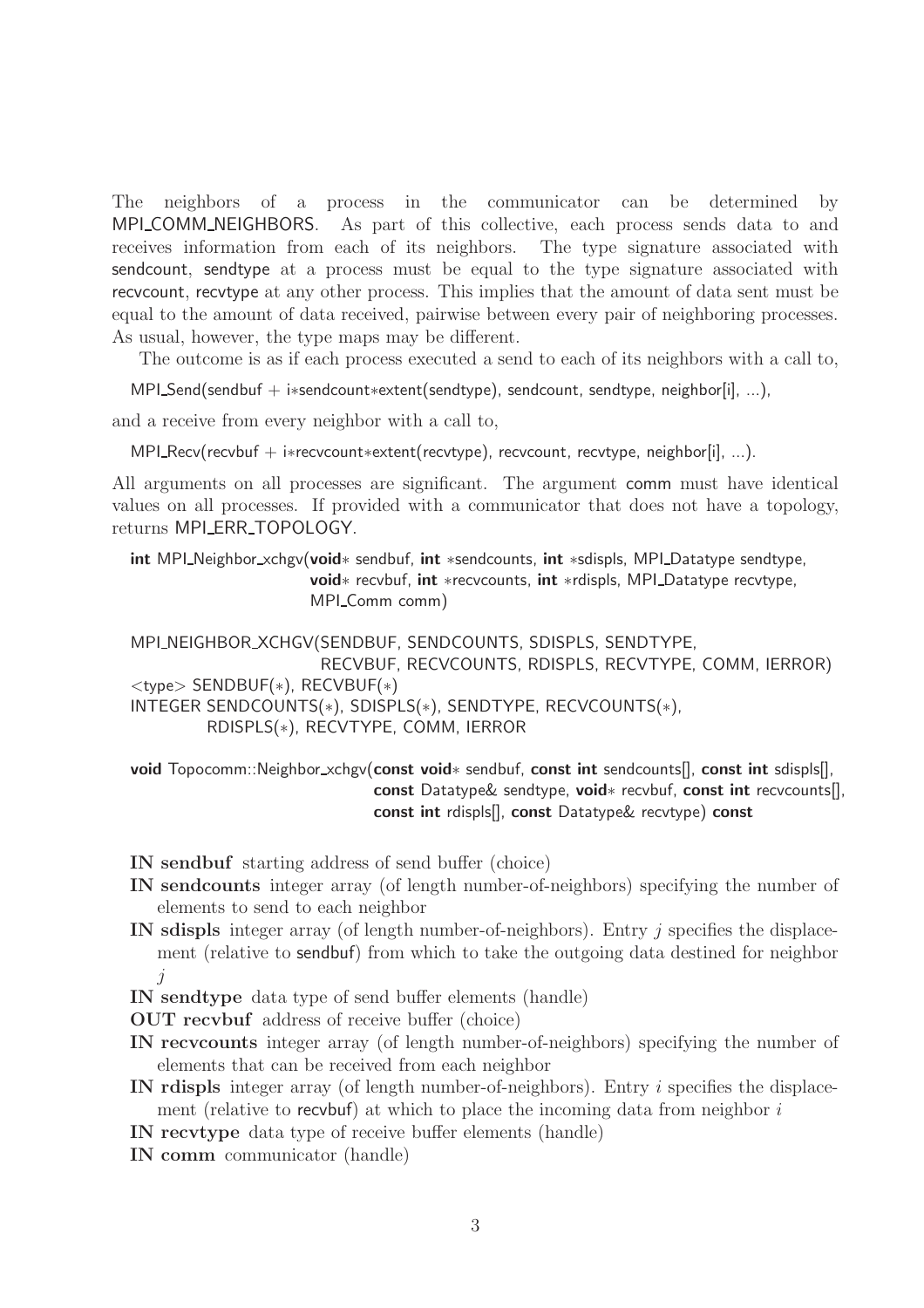MPI\_Neighbor\_xchgv adds flexibility to MPI\_Neighbor\_xchg by making it possible for different neighbors to receive a different amount of data.

The j<sup>th</sup> block sent from process i is received by its j<sup>th</sup> neighbor and is placed in the  $k^{\text{th}}$ block of recvbuf, where i is the  $k^{\text{th}}$  neighbor of its  $j^{\text{th}}$  neighbor. These blocks need not all have the same size.

The type signature associated with sendcount [j], sendtype at process  $i$  must be equal to the type signature associated with recvcount [k], recvtype at the  $j<sup>th</sup>$  neighbor of process i. This implies that the amount of data sent must be equal to the amount of data received, pairwise between every pair of processes. Distinct type maps between sender and receiver are still allowed.

The outcome is as if each process sent a message to every other process with,

MPI\_Send(sendbuf + displs[i]∗extent(sendtype),sendcounts[i],sendtype,neighbor[i], ...),

and received a message from every other process with a call to

MPI\_Recv(recvbuf + displs[i]∗extent(recvtype),recvcounts[i],recvtype,neighbor[i], ...).

All arguments on all processes are significant. The argument comm must have identical values on all processes. If provided with a communicator that does not have a topology, returns MPI ERR\_TOPOLOGY. Figure [2](#page-3-0) shows an example of the communication operation.



<span id="page-3-0"></span>Figure 2: MPI Neighbor exchange, illustrating the communication operations originating at rank 4 in a 2-dimensional cartesian communicator. The left side of the buffer represents the send memory and the right side the receive memory.

#### 2.2 Neighbor Query

We propose two new functions that allow one to determine the neighbors of any communicator with a topology. These functions are modeled after MPI GRAPH NEIGHBORS COUNT and MPI\_GRAPH\_NEIGHBORS, but they work for both communicators with graph topology and for communicators with Cartesian topology.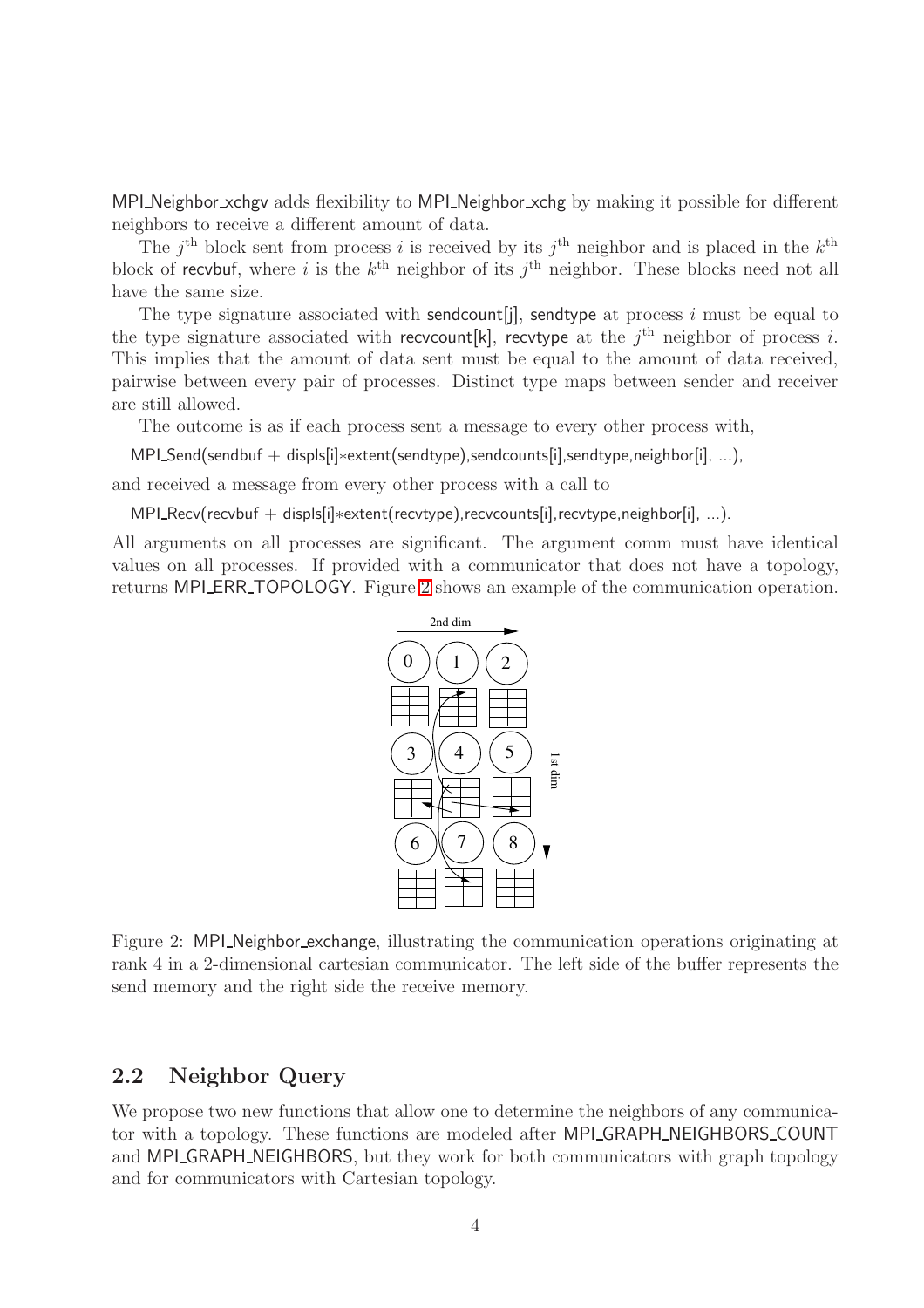int MPI\_Comm\_neighbors\_count(MPI\_Comm comm, int rank, int ∗nneighbors)

MPI\_COMM\_NEIGHBORS\_COUNT(COMM, RANK, NNEIGHBORS, IERROR) INTEGER COMM, RANK, NNEIGHBORS, IERROR

int Topocomm::Get neighbors count(int rank) const

IN comm communicator with graph or cartesian topology (handle) IN rank rank of process in group of comm (integer) OUT nneighbors number of neighbors of specified process (integer)

For a graph communicator, nneighbors will receive the number of neighbors in the graph (i.e., the same result that MPI Graph neighbors count provides). For a cartesian communicator, nneighbors will receive the number of processes whose distance from the given rank is 1. If provided with a communicator that does not have a topology, returns MPI ERR TOPOLOGY.

int MPI\_Comm\_neighbors(MPI\_Comm comm, int rank, int maxneighbors, int ∗neighbors)

MPI\_COMM\_NEIGHBORS(COMM, RANK, MAXNEIGHBORS, NEIGHBORS, IERROR) INTEGER COMM, RANK, MAXNEIGHBORS, NEIGHBORS(∗), IERROR

void Topocomm::Get neighbors(int rank, int maxneighbors, int neighbors[]) const

IN comm communicator with graph or cartesian topology (handle)

- IN rank rank of process in group of comm (integer)
- IN maxneighbors size of array neighbors (integer)
- OUT neighbors ranks of processes that are neighbors to specified process (array of integer)

For a graph communicator, neighbors receives the ranks of each of the neighbors of process rank (i.e., the same result that MPI Graph neighbors provides). The order of the ranks in neighbors is unspecified, but successive calls to MPI Comm neighbors for the same communicator will return ranks in the same order.

For a cartesian communicator, neighbors receives the ranks of each of the neighbors of process rank. The order of the ranks in neighbors is first along the first dimension in displacement +1 and -1 (either of which may wrap around, if the topology is periodic in that dimension, or will be omitted, if not periodic in that dimension), then along the second, third and higher dimensions if applicable.

If provided with a communicator without a topology, returns MPI ERR TOPOLOGY.

Remark: MPI Graph neighbors count and MPI Graph neighbors could be deprecated with this proposal.

### 2.3 Cartesian Shift Communication

We propose to add a new collective function named MPI CART SHIFT XCHG that performs a shift operation along a certain dimension of a cartesian communicator. The operation acts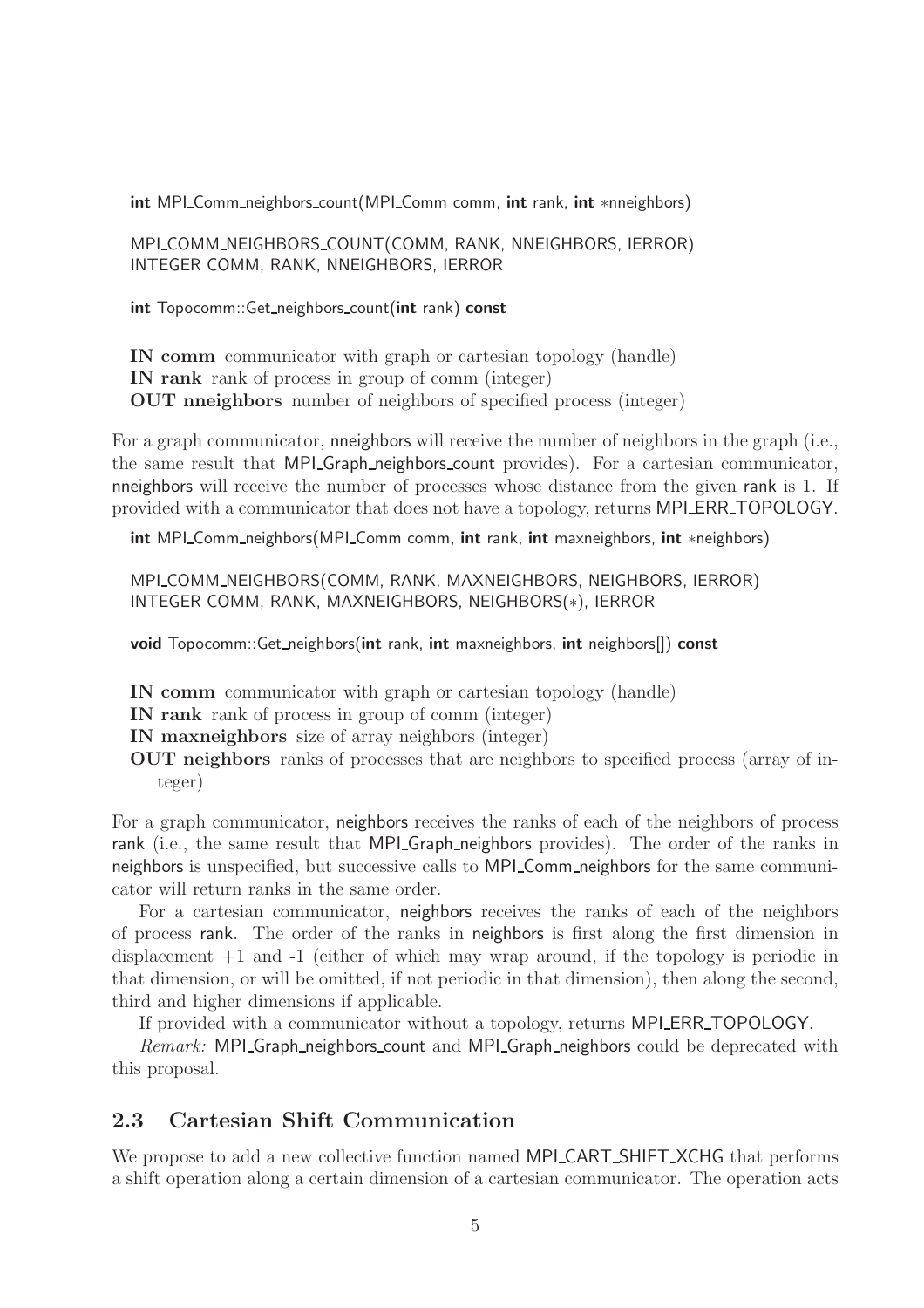

Figure 3: MPI Neighbor exchange, ilustrating the communication originating at node 8 for a non-periodic and a periodic dimension. The crossed buffer will be ignored by the collective (but has to be allocated)

on a single buffer with count elements. The dimension is selected by the direction parameter  $(0.ndims - 1)$  and the displacement is selected by disp.

```
int MPI_Cart_shift_xchg(void *sbuf, int scount, MPI_Datatype stype,
       void *rbuf, int rcount, MPI_Datatype rtype, int direction,
       int disp, MPI_Comm comm)
MPI_CART_SHIFT_XCHG(SENDBUF, SENDCOUNT, SENDTYPE, RECVBUF, RECVCOUNT,
       RECVTYPE, DIRECTION, DISP, COMM)
<type> SENDBUF(∗), RECVBUF(∗)
INTEGER SENDCOUNT, SENDTYPE, RECVCOUNT, RECVTYPE, DIRECTION, DISP, COMM
```
void Cartcomm::Shift\_xchg(const void<sup>\*</sup> sbuf, const int scount, const Datatype& stype, const void ∗rbuf, const int rcount, const Datatype& rtype, const int direction, const int disp)

The communication performed is the same is if the communicator would be queried with MPI Cart shift and the appropriate sends and receives are issued. However, the collective operation allows for careful message scheduling and simplify the user's task. If provided with a communicator that does not have a cartesian topology, the call returns MPILERR\_TOPOLOGY.

Application example: A Cartesian shift operation simplifies the parallel implementation of Cannon's matrix multiplication [2] and related algorithms.

Cannon's algorithm perfoms the multiplication of two matrices  $A$  and  $B$  by subdividing each matrix in blocks  $A_{ij}$ ,  $B_{ij}$  with  $i, j = 1, ..., M$  and assigning each block to one of  $P = M^2$ nodes, i.e. the matrices are mapped onto a  $M \times M$  cartesian grid. To calculate the matrix product AB each node first computes the subproduct of its  $A_{ij}$ ,  $B_{ij}$ , before rotating the rows of A upwards and the columns of B leftwards along the respective cartesian dimensions. The